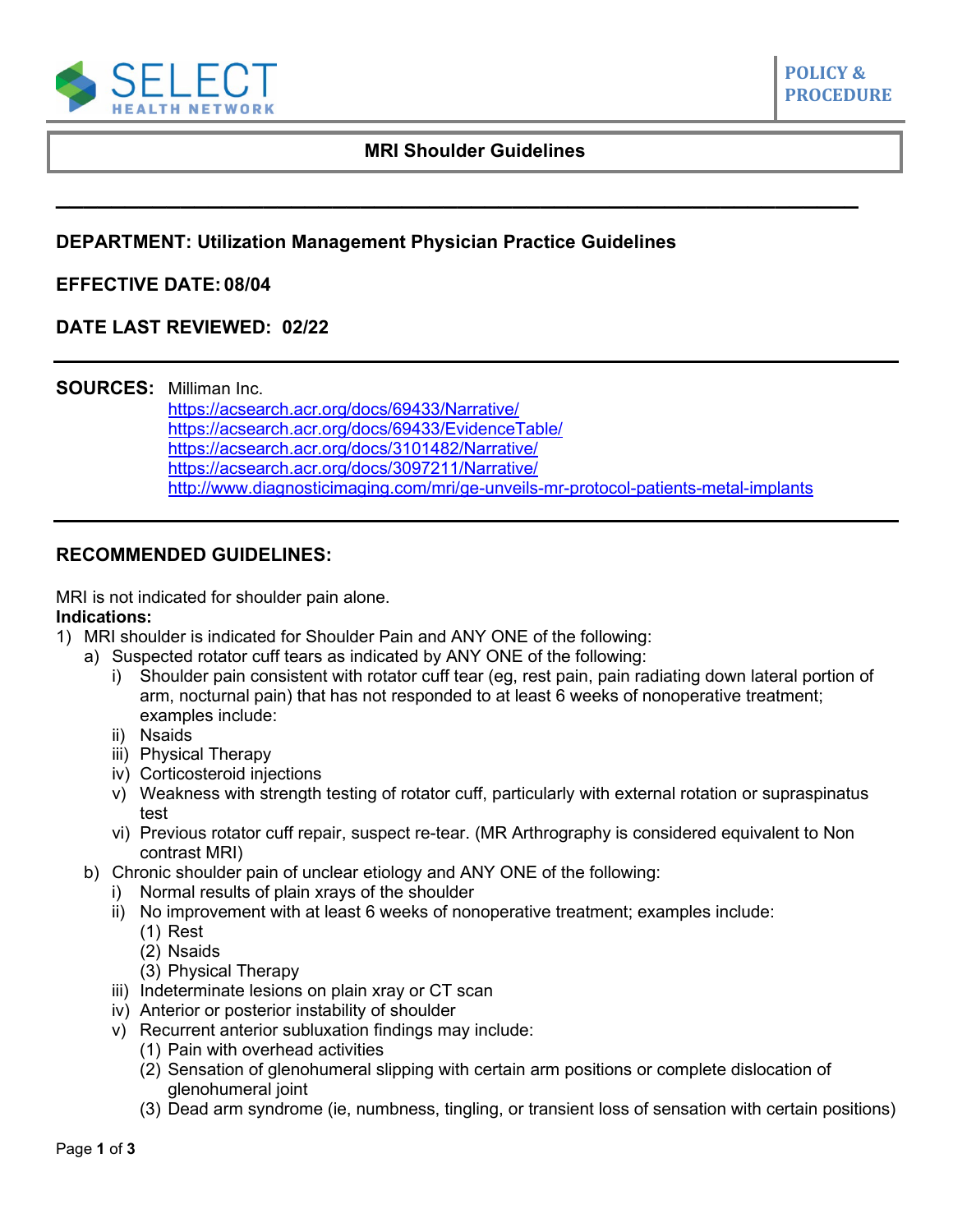- vi) Suspected labral tears, including superior labrum anterior and posterior (Slap) lesions (MR Arthrography is preferred over non contrast MRI)
- vii) Pain after violent trauma
- viii)Evaluation of biceps tendon for ANY ONE of the following:
	- (1) Pain that is unresponsive to Nsaids and physical therapy
	- (2) Instability or weakness indicating tendon tear
- ix) Suspected osteonecrosis or osteochondritis dissecans as indicated by ANY ONE of the following:
	- (1) Shoulder pain, stiffness and swelling associated with localized tenderness to pressure
	- (2) Persistent shoulder pain in patient with sickle cell anemia or chronic corticosteroid usage
	- (3) Focal radiolucency on plain xray of shoulder
	- (4) Bone scan demonstrates well localized increased uptake
- 2) MRI of shoulder is indicated for bone neoplasm and ANY ONE of the following:
	- a) Abnormal findings on plain xray or bone scan
	- b) Palpable bony abnormality with normal plain xray
	- c) Known diagnosis of cancer located elsewhere and ANY ONE of the following:
		- i) Unexplained localized signs and symptoms
		- ii) Abnormal finding on plain xray or bone scan
	- d) Pain of unclear etiology
	- e) Ewing Sarcoma or osteosarcoma and ANY ONE of the following:
		- i) Initial staging
		- ii) Post treatment monitoring
		- iii) Surveillance for tumor recurrence including ANY ONE of the following:
			- (1) Every 3 months for 2 years
			- (2) Every 4 months for year 3
			- (3) Every 6 months for year 4 and 5
			- (4) Annually after 5 years
- 3) MRI of shoulder is indicated for soft tissue mass, tumor or other abnormalities for ANY ONE of the following:
	- a) Soft tissue mass and ANY ONE of the following:
		- i) Deep or large masses
		- ii) Masses that cross anatomic boundaries
		- iii) Concern for effect on adjacent anatomic structure
		- iv) Vascular lesions, particularly in child and ANY ONE of the following:
			- (1) Growth
			- (2) Change in color of overlying skin
			- (3) Causing pain
			- (4) Progressively enlarging
		- v) Soft tissue sarcoma and ANY ONE of the following:
			- (1) Initial staging
			- (2) Within 3 months after treatment completed
			- (3) Post treatment surveillance annually
			- (4) Abnormal physical findings after treatment completed.
		- vi) Soft tissue muscle abscess, when performed for planning of biopsy or surgical treatment
		- vii) Suspected muscle tear
- 4) MRI of shoulder in setting of infection
	- a) Septic arthritis to evaluate for osteomyelitis and monitor success of treatment
- 5) MRI Shoulder in setting of shoulder prosthesis
	- a) MAVRIC protocol (2013) to image soft tissues around a prosthesis—tendon and muscle pathology tendon tears, tendonitis, bursitis, etc. GE scanner at SJRMC
		- b) All non-osseous pathology/indications listed above